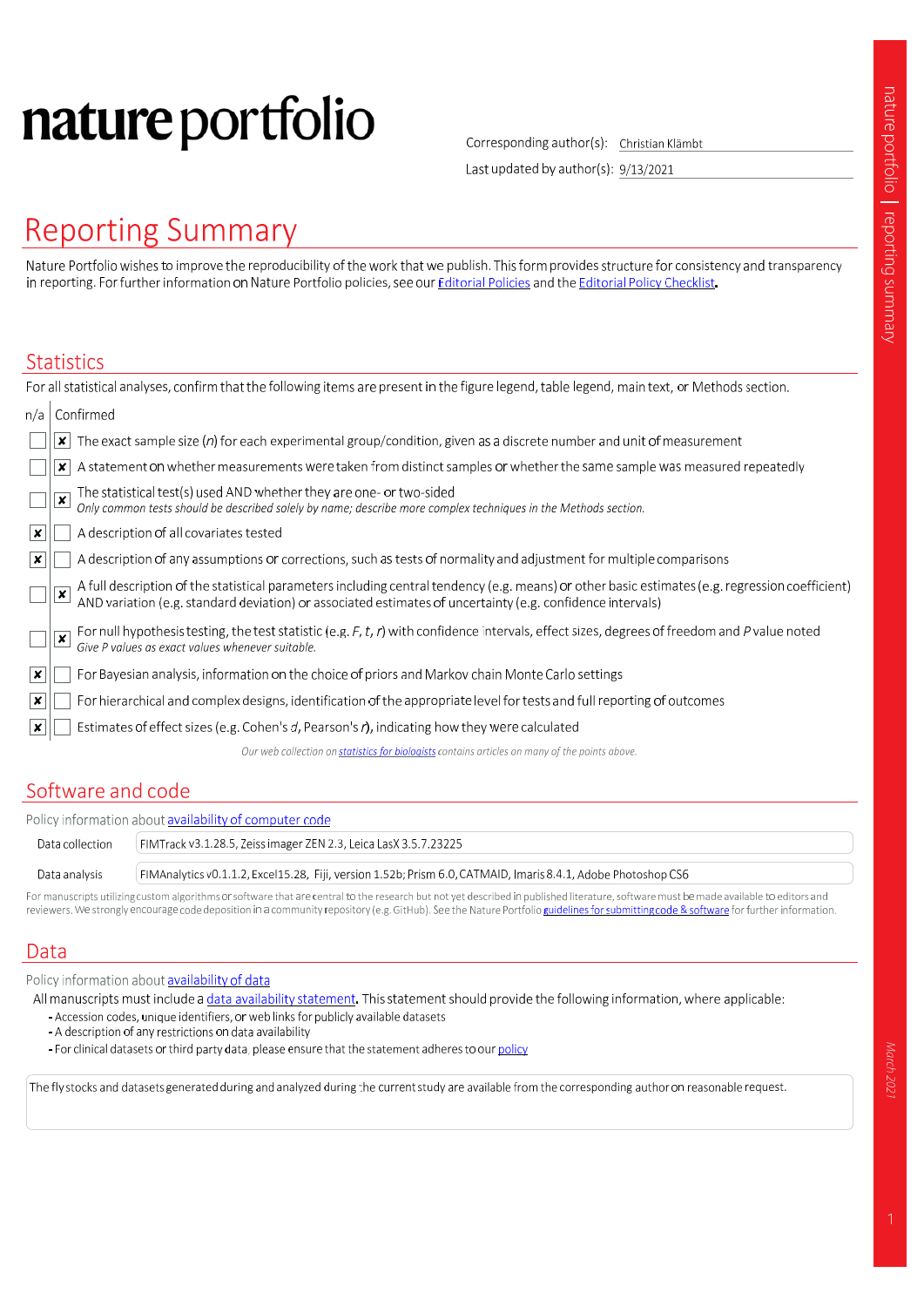# Field-specific reporting

Please select the one below that is the best fit for your research. If you are not sure, read the appropriate sections before making your selection.

 $\boxed{\textbf{x}}$  Life sciences  $\boxed{\phantom{\textbf{x}}}$  Behavioural & social sciences  $\boxed{\phantom{\textbf{x}}}$  Ecological, evolutionary & environmental sciences

For a reference copy of the document with all sections, see nature.com/documents/nr-reporting-summary-flat.pdf

# Life sciences study design

All studies must disclose on these points even when the disclosure is negative.

| Sample size     | The sample size was selected based on previous experience and on the current standard in the field. For histochemical analyses more than 10<br>animals originating from at least three crosses were analyzed. For behavioral studies we analyzed more than 45 animals from at least three<br>independent crosses for 180 seconds generating 1800 frames per animal. Generally highly significant p-values were obtained in statistical                                                                                                                                                                                                                                                                                                                        |
|-----------------|---------------------------------------------------------------------------------------------------------------------------------------------------------------------------------------------------------------------------------------------------------------------------------------------------------------------------------------------------------------------------------------------------------------------------------------------------------------------------------------------------------------------------------------------------------------------------------------------------------------------------------------------------------------------------------------------------------------------------------------------------------------|
|                 | tests. The TEM volumes generated at Janelia farms were analyzed (one per developmental stage).                                                                                                                                                                                                                                                                                                                                                                                                                                                                                                                                                                                                                                                                |
| Data exclusions | No data exclusion for behavioral experiments.                                                                                                                                                                                                                                                                                                                                                                                                                                                                                                                                                                                                                                                                                                                 |
| Replication     | All attemps to replicate the data were successful.                                                                                                                                                                                                                                                                                                                                                                                                                                                                                                                                                                                                                                                                                                            |
| Randomization   | Larvae were grouped according to their genotype, within a given genotype animals of comparable size were selected.                                                                                                                                                                                                                                                                                                                                                                                                                                                                                                                                                                                                                                            |
| Blinding        | All behavioral analyses were done by FIManalytics from movies taken from behaving larvae. EM analysis was performed non-blinded, since<br>there is only one dataset (wild type larva), blinding is not possible. LSM analysis. The different genotypes analyzed were genetically distinct<br>and only defined groups of mutants were studied. Blinding is thus not necessary. We did however, performed blinded analysis of the images<br>to ensure that the phenotypes are all correctly described, e.g. Nicole Pogodalla took the images and quantified them according to the pre-<br>defined criteria. I subsequently looked at all images blinded and separated them according to their phenotype - which in all cases matched<br>the expected genotypes. |

## Reporting for specific materials, systems and methods

We require information from authors about some types of materials, experimental systems and methods used in many studies. Here, indicate whether each material, system or method listed is relevant to your study. If you are not sure if a list item applies to your research, read the appropriate section before selecting a response.

#### Materials & experimental systems

| Methods |  |  |
|---------|--|--|
|         |  |  |

| n/a              | Involved in the study                             | n/a | Involved in the study  |
|------------------|---------------------------------------------------|-----|------------------------|
|                  | Antibodies<br>$\bullet$<br>$\boldsymbol{\lambda}$ | x   | ChIP-seq               |
| $\mathbf{x}$     | Eukaryotic cell lines                             | ×   | Flow cytometry         |
| $\boldsymbol{x}$ | Palaeontology and archaeology                     | x   | MRI-based neuroimaging |
|                  | Animals and other organisms<br>$\boldsymbol{\pi}$ |     |                        |
| $\boldsymbol{x}$ | Human research participants                       |     |                        |
| $\boldsymbol{x}$ | Clinical data                                     |     |                        |
| $\mathbf{x}$     | Dual use research of concern                      |     |                        |
|                  |                                                   |     |                        |

### Antibodies

| Antibodies used | anti-Repo (8D12; Developmental Studies Hybridoma bank); anti-mCherry (Cat# M11217); anti-V5 (Cat# R960-25) and DAPI (Cat#<br>D1306) (all from Invitrogen <sup>™</sup> ); anti-Flag (Cat# SAB4200071, Sigma-Aldrich); anti-Ollas (Cat# MAB7372, Abnova), anti-HA (Cat#<br>9015116, BioLegend); anti-GFP (Cat# A-6455, Life Technologies); Anti-phospho-histone H3 (phospho S28) (Cat# ab10543, Abcam);<br>anti-HRP-Alexa Flour 647 conjugated (Cat# 123-005-021, Dianova); anti-Nazgul was a gift from B. Altenhein, Cologne. Rabbit anti-<br>Rumpel was a gift of K. Yildirim, Münster. A guinea Pig anti-serum generated against a GST-EAAT2 fusion protein (Peco et al., 2016)<br>was a gift of D. van Meyel. A C-terminally located peptide (3622LADERRRAEKQHEHRQN3639) shared by all BH-Spectrin (Kars)<br>proteins was used to immunize rabbits (Pineda, Berlin). |
|-----------------|------------------------------------------------------------------------------------------------------------------------------------------------------------------------------------------------------------------------------------------------------------------------------------------------------------------------------------------------------------------------------------------------------------------------------------------------------------------------------------------------------------------------------------------------------------------------------------------------------------------------------------------------------------------------------------------------------------------------------------------------------------------------------------------------------------------------------------------------------------------------|
| Validation      | All antibodies were validated by expression analysis. Antibodies against tags (V5, Flag, HA, Ollas, dsRed, GFP, Cherry) did not stain<br>animals lacking expression of the tag, but did stain when we expressed respectively tagged proteins.                                                                                                                                                                                                                                                                                                                                                                                                                                                                                                                                                                                                                          |

#### Animals and other organisms

Policy information about studies involving animals; ARRIVE guidelines recommended for reporting animal research

Laboratory animals Study involved Drosophila melanogaster. Equal numbers of female and male five days old third instar larvae were analyzed. The following strains were used: 83E12-Gal4 (BDSC#40363), 83E12-LexA (BDSC #54288), P{y[+t7.7] w[+mC]=13XLexAop2-mCD8::GFP}